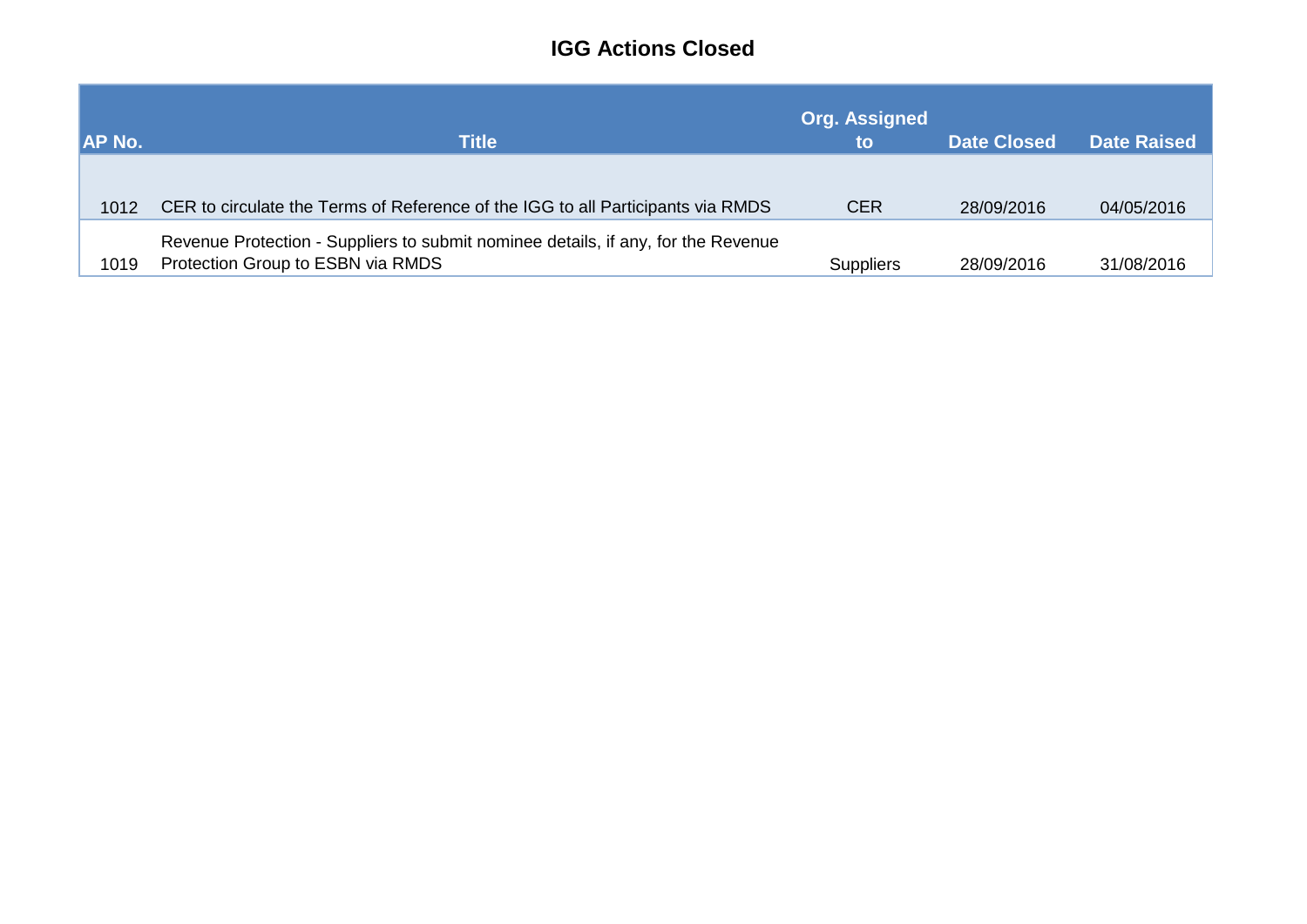## **IGG Actions Carried Forward**

| <b>AP No.</b> | <b>Title</b>                                                                                                                                                                                                                                                                                                                                                                           | Org.<br><b>Assigned to</b> | <b>Date Due</b> | <b>Date Raised</b> |
|---------------|----------------------------------------------------------------------------------------------------------------------------------------------------------------------------------------------------------------------------------------------------------------------------------------------------------------------------------------------------------------------------------------|----------------------------|-----------------|--------------------|
|               | ESBN to analyse the process where Move out with no Move takes place and make<br>proposals based on existing Supplier processes for best business practise within this<br>area. Process must enable MPs to notify CMS when a move out without a move in<br>takes place. Proposal to be issued to market in the form of a DR. (The issue is an<br>948/1004 amalgamation of 948 and 1004) | <b>ESBN</b>                | 02/11/2016      | 14/01/2015         |
| 986           | Technical Details - DR covering the importance of appropriate Technical Details<br>(name and phone) to the 016 to be drafted. Detail to be added to MPD 01 & 02                                                                                                                                                                                                                        | <b>ESBN</b>                | 02/11/2016      | 02/09/2015         |
| 1017          | Green Source Verification Process Clarifications and revised timelines - Suppliers to<br>submit questions/comments to CER (via RMDS) on the Green Source Presentation<br>outlined by CER.                                                                                                                                                                                              | <b>Suppliers</b>           | 02/11/2016      | 31/08/2016         |
| 1018          | Retail Market Code - CER is in the process of considering framework and<br>requirements for a Retail Market Code. Suppliers are requested to submit<br>comments/suggestions to CER (via RMDS) relating to proposed framework, content<br>and requirements.                                                                                                                             | <b>Suppliers</b>           | 02/11/2016      | 31/08/2016         |
| 1020          | CER Rebrand - CER to provide details of the CER Rebrand & Timelines to Suppliers<br>via RMDS.                                                                                                                                                                                                                                                                                          | <b>CER</b>                 | 02/11/2016      | 31/08/2016         |